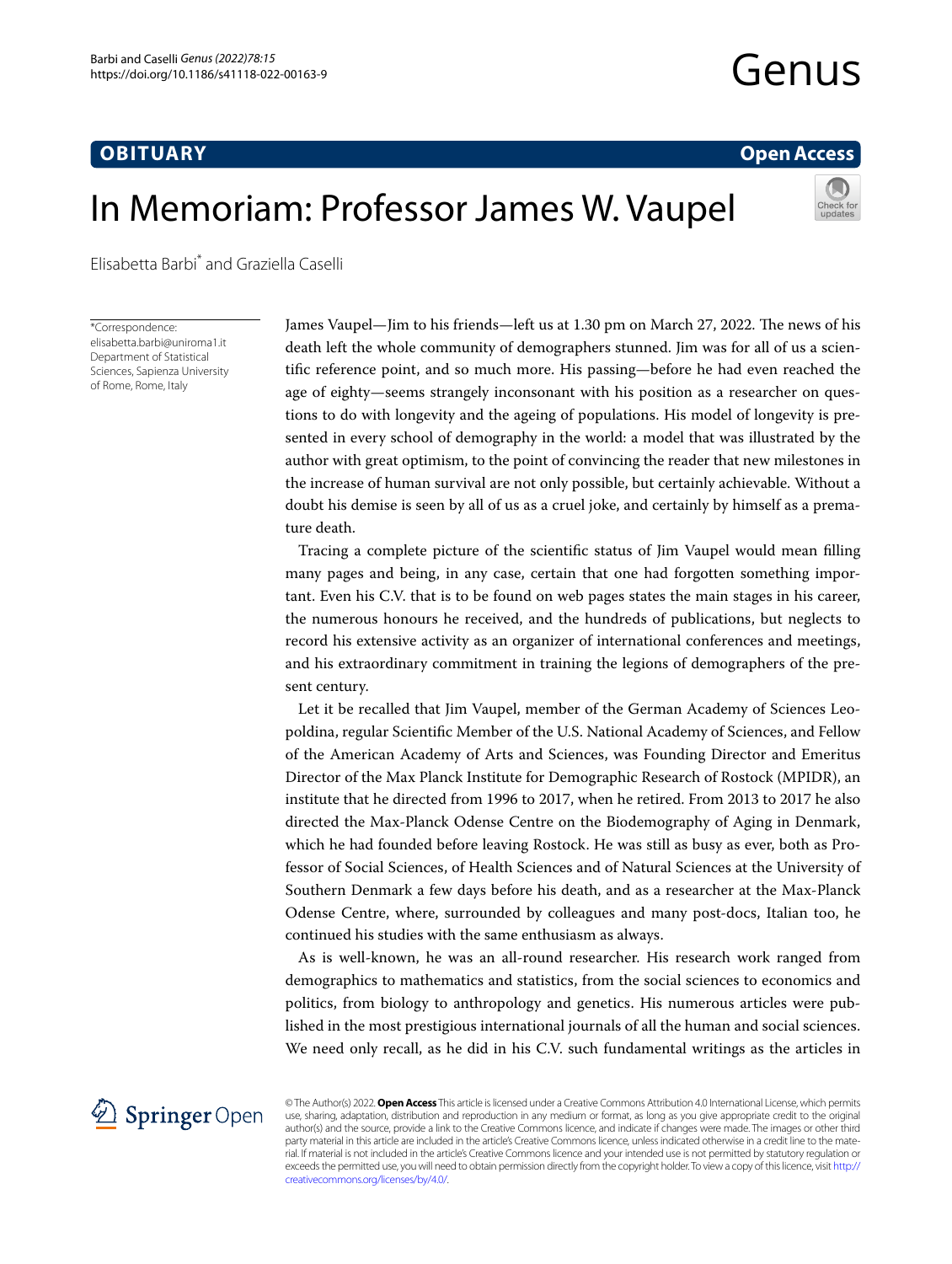*Nature*, *"*Biodemography of human ageing" and "Diversity of Ageing across the Tree of Life", and the article in *Science*, "Getting to the root of aging".

#### **Graziella's memories**

In a few years, his dynamism made it natural for him to be chosen to direct the Max Planck (MPIDR), which, under his guidance, became one of the main European and world demographic centres. He summoned young researchers from every continent, though in the early years it was mainly Italian researchers—many of them sent by me who arrived in the institute. In that period Italian was the language most spoken—and heard—in the corridors of its frst seat.

Our relation as scientifc collaborators, together with mutual admiration and friendship, also led me to spend longer or shorter periods at Rostock. It was on my frst visit, in the old seat of the Institute, that, while complimenting him on how he was organizing the scientifc research, I said, on the spur of the moment, that I thought the Institute could also take on the task of training. He seized on my suggestion with his usual enthusiasm. I seem to see him now as he said, "Graziella, why don't we organize a European doctorate in demography together?" With the usual supersonic speed he brought to any new adventure, Jim planned the project of the European Doctoral School of Demography (EDSD). It is a doctorate that is still going strong now, involving all the European schools of demography, and had a great role in training the "millennials" of Italian and European demography, and not only them.

I met Jim in the early 1980s. It was Nathan Keyftz who introduced us. Tose were the years when Keyftz was in Vienna as Director of the International Institute for Applied Systems Analysis at Laxenburg (IIASA) and Jim was there as a Research Scholar along with Anatoli Yashin. I was a researcher at the *Istituto di Demografa* in Rome and had met Keyftz during one of his study trips at my Institute. I remember that one day Keyfitz called me from Laxenburg to invite me to spend a study week at the IIASA. There were two researchers there, excellent mathematicians and statisticians, but "not much as demographers" as Keyftz put it, and they could work with me on a very interesting project. With the help of a specialist, Jim and Anatoli had prepared the so-called "surfaces" for a three-dimensional reading of demographic phenomena, which were extremely useful for describing through images the development of a phenomenon in its three components of "age, period and cohort". Keyftz knew my studies on mortality and knew that I had a long series of Italian life tables (from 1861 to 1980) for men and women. Tese data were used to construct the frst "mortality surfaces" in modern demographic history. Thus began a collaboration that was to last a lifetime. We published our first article in *Genus* as early as 1985. Others were to follow in following decades. In the early years of this century Jim and I collaborated on an interesting research project on Sardinian centenarians, publishing various articles together.

But the initial experience remains with me in the story of our friendship. It was undertaken with great enthusiasm after my trip to Vienna followed by Jim's and Anatoli's trip to Rome. They arrived early one morning on the Vienna–Rome train. I was waiting for them at the station. They had slept badly on the train and were somnolent, so I took them straight to their hotel. After a few hours they appeared in the Institute, ready for work. The amusing episode I want to tell you concerns Jim. He was a great drinker of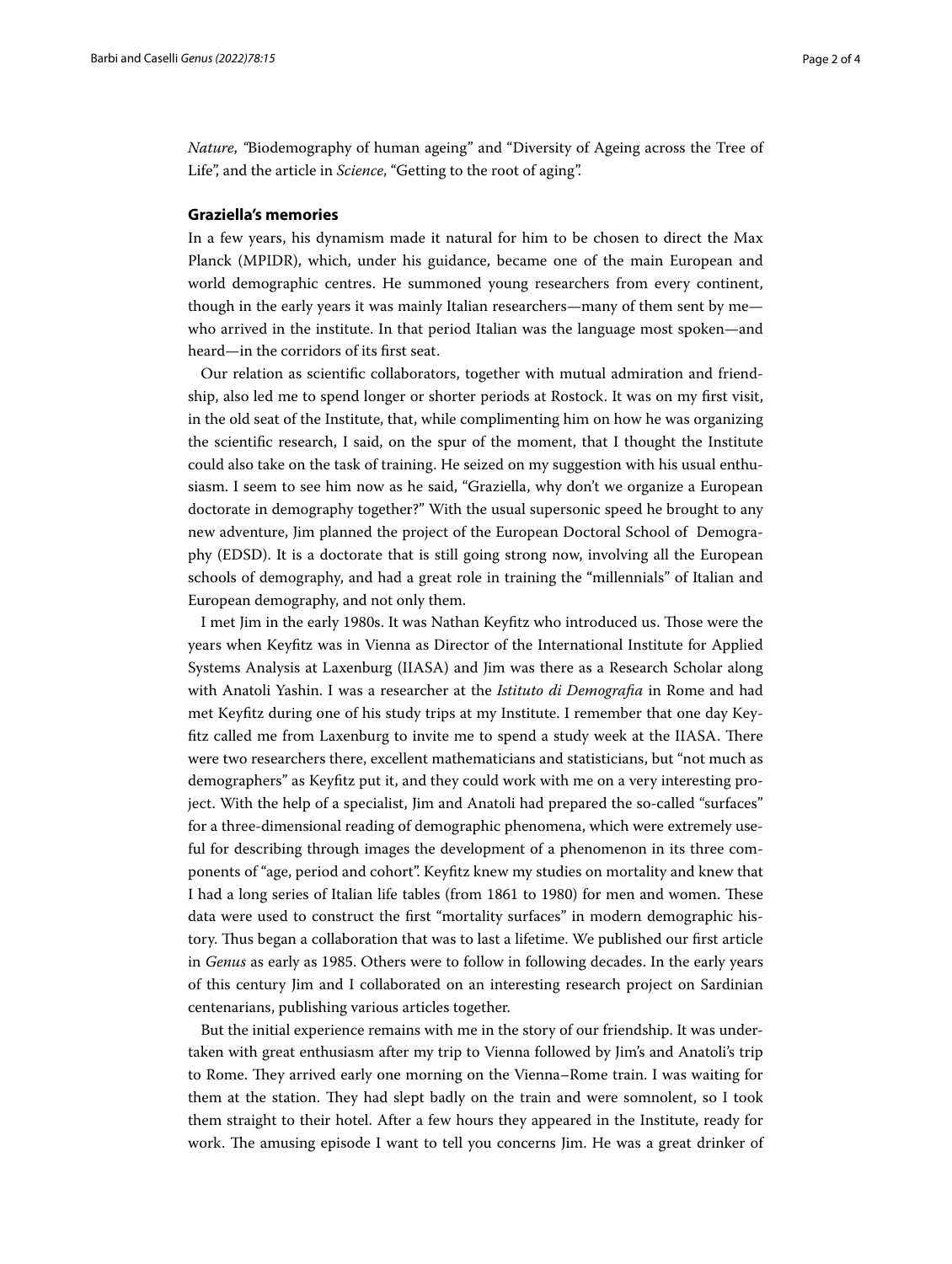"American cofee", which obviously was not to be found in Rome, nor—equally obviously—at Via Nomentana, the seat of the Institute. Close to our centre was a small bar that made an excellent "*cafè italiano ristretto*", and so I suggested we take a small break to taste it. Jim eyed with surprise the cup the barman placed in front of him as it contained just a sliver of cofee. He exclaimed that he was used to drinking a full cup! As it was impossible in an Italian bar to have what he was asking for, he decided to order another. This was repeated during the two following breaks during the day, at lunchtime and mid-afternoon. Next morning, Jim arrived in the Institute, still hyper-excited after spending a sleepless night: six Italian coffees had played a nasty trick on him, and from then on it would clearly be sensible to reduce the doses. We often recalled this episode and every time we laughed over it. I'd like to think, dear Jim, that you can still remember it and smile with me.

#### **Elisabetta's memories**

"I was a statistician too but then I moved up to Demography". Tat's what Jim answered to Francesco Lagona, an Italian statistician (and my future husband), when I introduced them in 1998. Yes, Jim was a Demographer, an extraordinary, keen one. He had multidisciplinary interests in biodemography and mathematical demography. He also studied the policy implications of current demographic trends of low fertility, high immigration, and longer lives. To all these felds, he gave major contributions during his intense career. Jim had ideas and the ability to make them happen.

I met Jim in early 1998 when I arrived in Rostock, sent by my supervisor Graziella Caselli. I was not excited to spend the last year of my PhD in an ex-DDR, unknown village in the North of Germany. I wanted to go to the US, but Graziella had already decided that I would be her frst Italian contact with the newly born Max Planck Institute for Demographic Research. The first impact was certainly not exciting for me, so much so that Jim wrote to Graziella that he was happy to have me in his research group but that he wasn't sure if I was as happy to be there. Today I can say how fortunate was Graziella's decision! Jim was a great Maestro. He paid close attention to students and junior researchers to whom he used to say "I'm your boss, but when it comes to science, we argue peers to peers". After my PhD, I came back to Rostock as post-doc and then as research scientist. I had the privilege of experiencing the growth of the Institute, of seeing the birth of many important initiatives: the International Max Planck Research School, the open-access journal *Demographic Research*, the European Doctoral School of Demography, the Human Mortality Database, the International Longevity Database, the Springer Series *Demographic Research Monographs*, just to mention the most signifcant ones; an extraordinarily formative period to my career for which I have a deep feeling of gratitude towards Jim. It was also a very pleasant time for Francesco and me and we both ended up loving the city of Rostock, which always intrigued Jim who couldn't understand how we could prefer Rostock to Rome. Amused by our stories, he often proudly told our positive experience to Max Planck's international guests. When in 2005 I became associate professor in Messina (Italy), it was very hard for me to leave the Max Planck Institute. Jim understood my strong regret thus, from then until 2017, when he retired under the German law, he arranged that I could permanently keep the Max Planck account (a rare privilege!) and generously invited me every summer to spend a